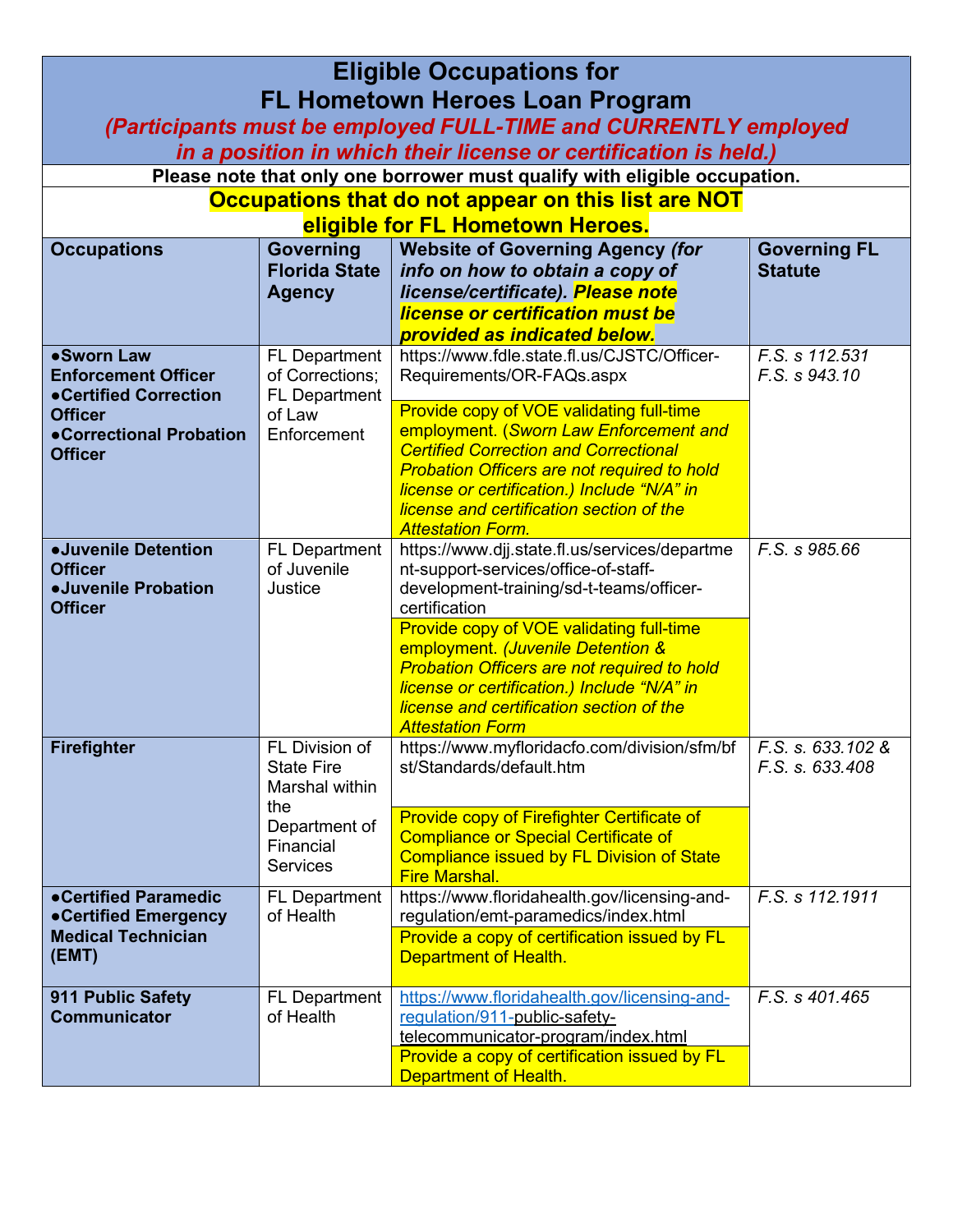| <b>Certified K-12 Educators</b><br>to include:<br>•Classroom Teacher<br>•Career Specialist<br>•Librarian/Media                         | <b>FL Department</b><br>of Education                     | https://www.fldoe.org/teaching/certification/<br>Provide a copy of temporary or professional                                                                                                                                                                                   | F.S. s 1012.01                                                                     |
|----------------------------------------------------------------------------------------------------------------------------------------|----------------------------------------------------------|--------------------------------------------------------------------------------------------------------------------------------------------------------------------------------------------------------------------------------------------------------------------------------|------------------------------------------------------------------------------------|
| <b>Specialist</b><br>·School Counselor<br>•Social Worker<br>•School Psychologist                                                       |                                                          | certification issued by FL Department of<br>Education.                                                                                                                                                                                                                         |                                                                                    |
| <b>Licensed or Registered</b><br><b>Childcare Operator</b><br>(Owner of Childcare<br>Facility)                                         | <b>FL Department</b><br>of Children &<br><b>Families</b> | https://www.myflfamilies.com/service-<br>programs/child-care/training.shtml<br>Provide copy of license or registration issued<br>by FL Department of Children & Families.                                                                                                      | F.S. s 402.305                                                                     |
| <b>Childcare Instructor</b><br>(employed by a LICENSED<br>childcare facility or<br><b>LICENSED or</b>                                  | <b>FL Department</b><br>of Children &<br>Families        | https://www.myflfamilies.com/service-<br>programs/child-care/training.shtml<br>Provide copy of employer's license or                                                                                                                                                           |                                                                                    |
| <b>REGISTERED home</b><br>childcare provider)                                                                                          |                                                          | registration issued by FL Department of<br>Children & Families. (Childcare Instructor is<br>not required to hold license or certification.)<br><b>Include and indicate "Employer</b><br>License/Registration" in license and<br>certification section of the Attestation Form. |                                                                                    |
| •Registered Nurse (RN)<br><b>.Licensed Practical</b><br><b>Nurse (LPN)</b><br>• Advanced Practice<br><b>Registered Nurse</b><br>(APRN) | FL Board of<br><b>Nursing</b>                            | https://floridasnursing.gov/licensing/                                                                                                                                                                                                                                         | F.S. s 464.003<br>F.S. s 464.008<br>F.S. s 464.009                                 |
| •Certified Registered<br><b>Nurse Anesthetist</b><br>•Clinical Nurse<br><b>Specialist</b><br>•Certified Nurse<br><b>Midwife</b>        |                                                          | Provide copy of license issued by FL Board<br>of Nursing.                                                                                                                                                                                                                      |                                                                                    |
| <b>Certified Nursing</b><br><b>Assistant (CNA)</b>                                                                                     | FL Board of<br><b>Nursing</b>                            | https://floridasnursing.gov/renewals/certified-<br>nursing-assistant/<br>Provide copy of certification issued by FL<br><b>Board of Nursing.</b>                                                                                                                                | F.S. s 464.201 -                                                                   |
| <b>Home Health Aide</b><br>(employed by a LICENSED<br>home health agency)                                                              | FL Agency for<br><b>Health Care</b><br>Administration    | https://www.ahca.myflorida.com/MCHQ/inde<br>x.shtml                                                                                                                                                                                                                            | N/A                                                                                |
|                                                                                                                                        |                                                          | Provide copy of employer's license issued by<br>FL Agency for Health Care Administration.                                                                                                                                                                                      |                                                                                    |
| <b>Health Care Practitioner</b><br>to include:<br><b>•Physician</b><br>. Physician Assistant<br>•Anesthesiologist                      | FL Board of<br>Medicine                                  | https://flboardofmedicine.gov/licensing/<br>Provide a copy of license issued by FL<br><b>Board of Medicine.</b>                                                                                                                                                                | $\overline{F}$ .S. s 458.305<br>F.S. s 458.311<br>F.S. s 458.314<br>F.S. s 458.347 |
| Anesthesiologist<br><b>Assistant</b>                                                                                                   | FL Board of<br>Medicine                                  | https://flboardofmedicine.gov/licensing/anest<br>hesiologist-assistant-licensure/                                                                                                                                                                                              | F.S. s 458.3475                                                                    |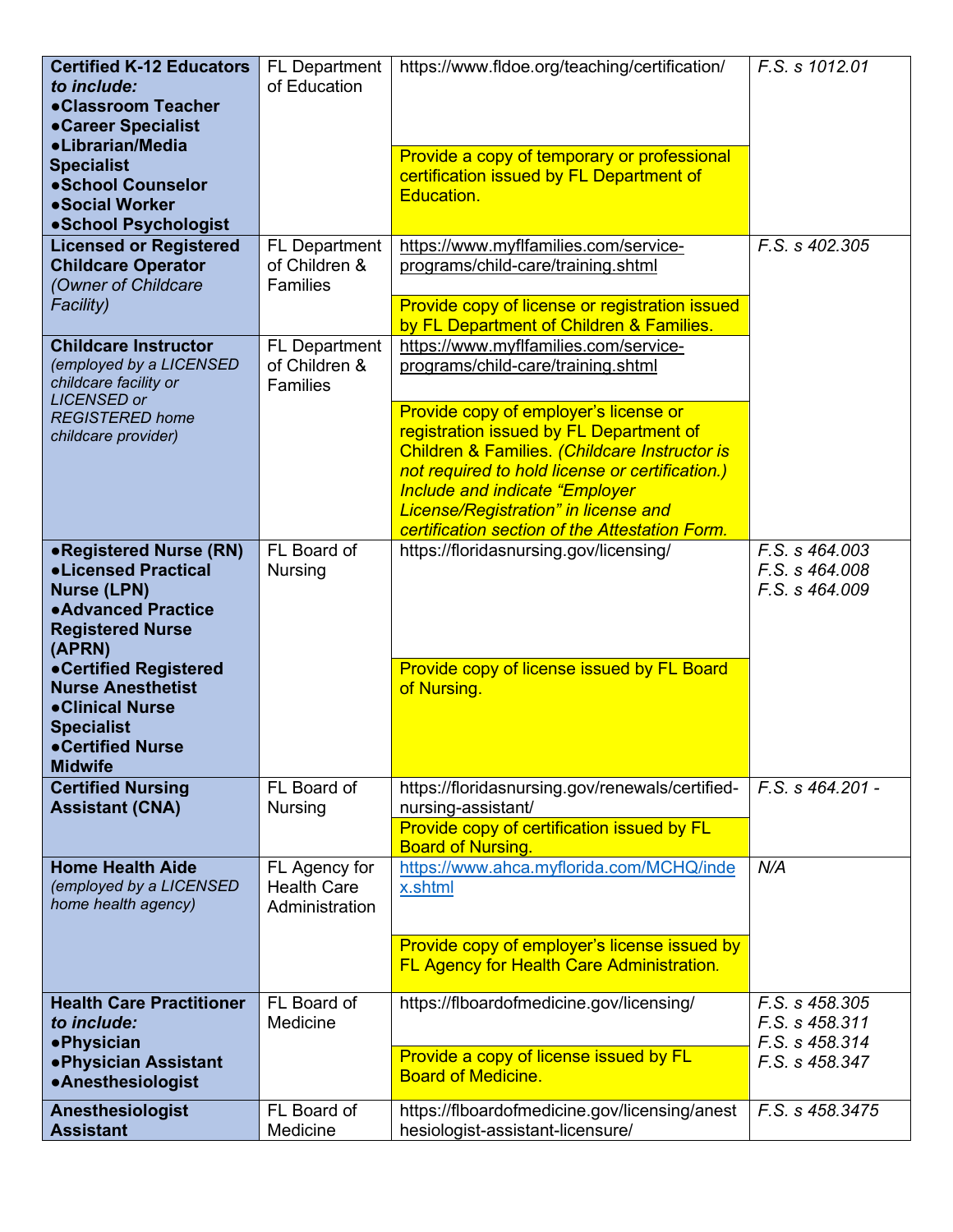|                                                       |                | Provide a copy of license issued by FL                                                   |                 |
|-------------------------------------------------------|----------------|------------------------------------------------------------------------------------------|-----------------|
|                                                       | FL Board of    | <b>Board of Medicine.</b><br>https://flboardofmedicine.gov/licensing/public              | F.S. s 458.3165 |
| <b>Psychiatrist</b>                                   | Medicine       | -psychiatry-certificate/                                                                 |                 |
|                                                       |                | Provide a copy of license issued by FL                                                   |                 |
|                                                       |                | <b>Board of Medicine.</b>                                                                |                 |
| <b>Certified Medical</b>                              | FL Board of    | https://floridasnursing.gov/                                                             | F.S. s 458.3485 |
| <b>Assistant</b>                                      | <b>Nursing</b> |                                                                                          | F.S. s 458.307  |
|                                                       |                | Provide a copy of certificate issued by an                                               |                 |
|                                                       |                | accredited national or state medical                                                     |                 |
|                                                       |                | association, Commission for Certifying                                                   |                 |
|                                                       |                | Agencies (NCCA) or entity approved by                                                    |                 |
|                                                       | FL Board of    | <b>Board (FL Board of Medicine.)</b>                                                     | F.S. s. 457.102 |
| <b>Acupuncturist</b>                                  | Acupuncture    | https://floridasacupuncture.gov/licensing/<br>Provide a copy of license issued by FL     |                 |
|                                                       |                | <b>Board of Acupuncture.</b>                                                             |                 |
| <b>Osteopathic Physician</b>                          | FL Board of    | https://floridasosteopathicmedicine.gov/licen                                            | F.S. s 459.003  |
|                                                       | Osteopathic    | $\sin g/$                                                                                |                 |
|                                                       | Medicine       | Provide a copy of license issued by FL                                                   |                 |
|                                                       | FL Board of    | <b>Board of Osteopathic Medicine.</b>                                                    |                 |
| <b>Chiropractic Physician</b>                         | Chiropractic   | https://floridaschiropracticmedicine.gov/licen<br>sing/                                  | F.S. s 460.403  |
|                                                       | Medicine       | Provide a copy of license issued by the FL                                               |                 |
|                                                       |                | <b>Board of Chiropractic Medicine.</b>                                                   |                 |
| <b>Certified Chiropractic</b>                         |                | https://floridaschiropracticmedicine.gov/licen                                           | F.S. s 460.4165 |
| <b>Physician's Assistant</b>                          |                | sing/certified-chiropractic-physicians-                                                  |                 |
|                                                       |                | assistant/                                                                               |                 |
|                                                       |                | Provide a copy of certificate issued by FL<br><b>Board of Chiropractic Medicine.</b>     |                 |
| <b>Podiatric Physician</b>                            | FL Board of    | https://floridaspodiatricmedicine.gov/licensin                                           | F.S. s 461,003  |
|                                                       | Podiatric      | g/                                                                                       |                 |
|                                                       | Medicine       |                                                                                          |                 |
|                                                       |                | Provide a copy of license issued by FL                                                   |                 |
|                                                       |                | <b>Board of Podiatric Medicine.</b>                                                      |                 |
| <b>Certified Podiatric X-</b><br><b>Ray Assistant</b> |                | https://floridaspodiatricmedicine.gov/licensin<br>g/certified-podiatric-x-ray-assistant/ | F.S. s 461.0135 |
|                                                       |                | Provide a copy of certificate issued by FL                                               |                 |
|                                                       |                | <b>Board of Podiatric Medicine.</b>                                                      |                 |
| <b>Naturopathic Physician</b>                         | FL Board of    | https://flboardofmedicine.gov/help-center/do-                                            | F.S. s 462.01   |
|                                                       | Medicine       | you-have-to-be-licensed-in-florida-to-                                                   |                 |
|                                                       |                | practice-alternative-medicine-such-as-<br>naturopathy-or-homeopathy/                     |                 |
|                                                       |                | Provide copy of license issued by FL Board                                               |                 |
|                                                       |                | of Medicine.                                                                             |                 |
| • Pharmacist                                          | FL Board of    | https://floridaspharmacy.gov/                                                            | F.S. s 465.003  |
| •Nuclear Pharmacist                                   | Pharmacy       |                                                                                          | F.S. s 465.0126 |
|                                                       |                | Provide copy of license issued by FL Board                                               | F.S. s 465.014  |
|                                                       |                | of Pharmacy.                                                                             |                 |
| <b>Pharmacy Technician</b>                            | FL Board of    | FL Board of Pharmacy                                                                     |                 |
|                                                       | Pharmacy       | Provide copy of registration issued by FL                                                |                 |
|                                                       |                | <b>Board of Pharmacy.</b>                                                                |                 |
| •Dentist                                              |                | https://floridasdentistry.gov/licensing/                                                 | F.S. s 466.003  |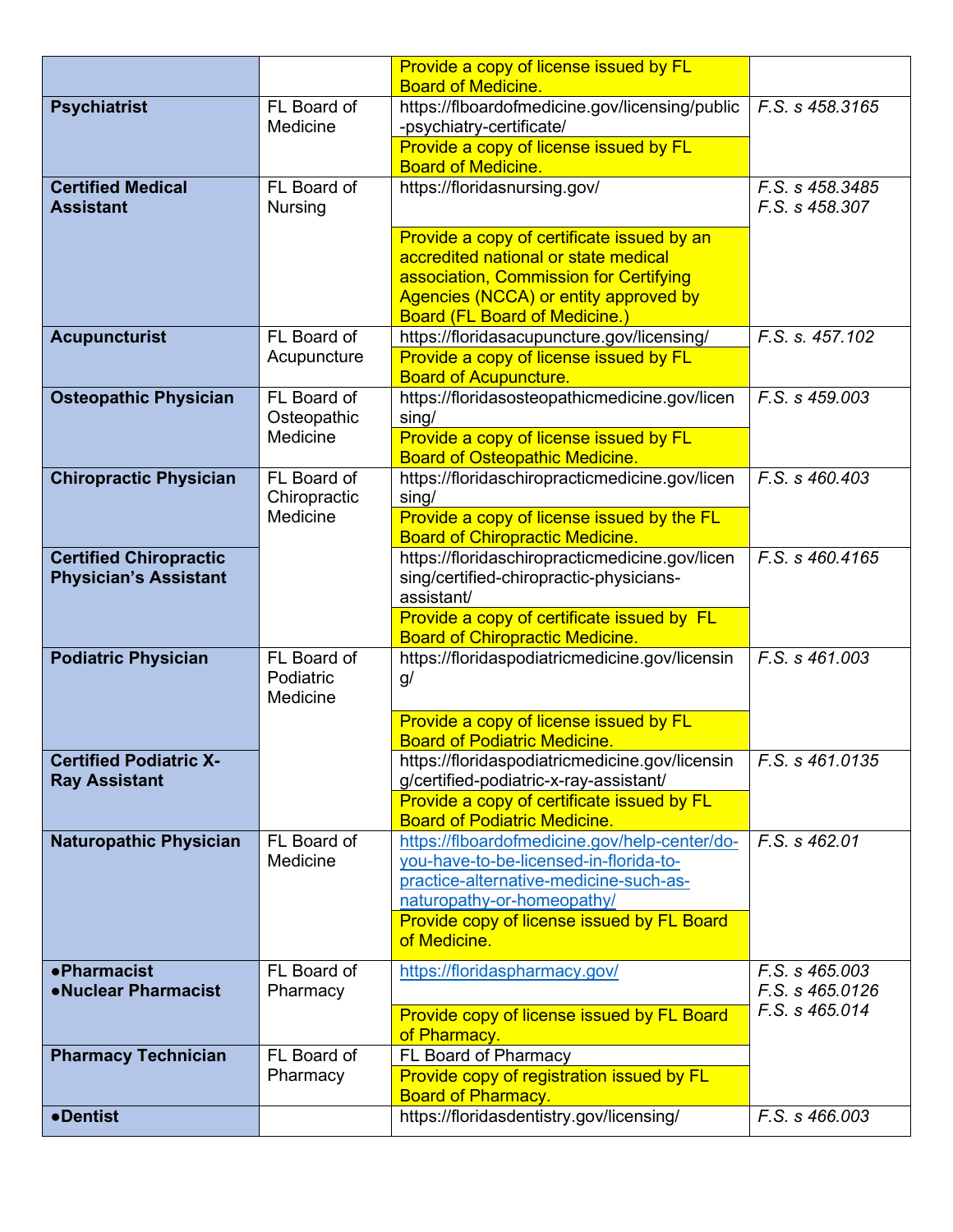| •Dental Hygienist                                                                              | FL Board of<br>Dentistry                                                                             | Provide copy of license issued by FL Board<br>of Dentistry.                                                                                                                                                                                                                                                                                                                                         |                                                       |
|------------------------------------------------------------------------------------------------|------------------------------------------------------------------------------------------------------|-----------------------------------------------------------------------------------------------------------------------------------------------------------------------------------------------------------------------------------------------------------------------------------------------------------------------------------------------------------------------------------------------------|-------------------------------------------------------|
| <b>Dental Assistant</b>                                                                        | FL Board of<br>Dentistry                                                                             | https://floridasdentistry.gov/licensing/<br>Provide copy of VOE or letter from employer<br>validating supervisor is a licensed Dentist.<br>(Dental Assistant is not required to hold<br>license or certification.) Include "N/A" in<br>license and certification section of the<br><b>Attestation Form.</b>                                                                                         | F.S. s466.003                                         |
| <b>Speech Language</b><br><b>Pathologist or</b><br><b>Audiologist</b>                          | <b>FL Department</b><br>of Health; FL<br>Board of<br>Speech-<br>Language<br>Pathology &<br>Audiology | https://floridasspeechaudiology.gov/licensing<br>Provide copy of license issued by FL Board<br>of Speech Language Pathology & Audiology.                                                                                                                                                                                                                                                            | F.S. s 468.1105<br>F.S. s 468.1125<br>F.S. s 468.1185 |
| <b>Speech-Language</b><br><b>Pathology Assistant or</b><br><b>Audiologist Assistant</b>        | <b>FL Department</b><br>of Health; FL<br>Board of<br>Speech-<br>Language<br>Pathology &<br>Audiology | https://floridasspeechaudiology.gov/licensing<br>Provide a copy of certification from FL Board<br>of Speech Language Pathology & Audiology.                                                                                                                                                                                                                                                         |                                                       |
| <b>Nursing Home</b><br><b>Administrator</b>                                                    | FL Board of<br><b>Nursing Home</b><br>Administrators                                                 | https://floridasnursinghomeadmin.gov/licensi<br>ng/<br>Provide copy of license issued by FL<br><b>Nursing Home Administrators.</b>                                                                                                                                                                                                                                                                  | F.S. s 468.1655                                       |
| <b>•Occupational</b><br><b>Therapist</b><br><b>•Occupational</b><br><b>Therapist Assistant</b> | FL Board of<br>Occupational<br>Therapy<br>Practice                                                   | https://floridasoccupationaltherapy.gov/licens<br>ing/<br>Provide copy of license issued by FL Board<br>of Occupational Therapy.                                                                                                                                                                                                                                                                    | F.S. s 468.203                                        |
| <b>Occupational Therapist</b><br><b>Aide</b>                                                   | FL Board of<br>Occupational<br>Therapy<br>Practice                                                   | https://floridasoccupationaltherapy.gov/licens<br>ing/<br>Provide copy of VOE or letter from employer<br>validating supervisor is a licensed<br><b>Occupational Therapist or Occupational</b><br><b>Therapist Assistant. (Occupational Therapist</b><br>Aide is not required to hold a license or<br>certification.) Include "N/A" in the license and<br>certification section of Attestation Form. | F.S. s 468.203                                        |
| •Certified Respiratory<br><b>Therapist</b><br>•Registered Respiratory<br><b>Therapist</b>      | <b>FL Department</b><br>of Health; FL<br>Board of<br>Respiratory<br>Care                             | https://floridasrespiratorycare.gov/licensing/<br>Provide copy of license issued by FL Board<br>of Respiratory Care.                                                                                                                                                                                                                                                                                | F.S. s 458.358                                        |
| <b>.Licensed Dietician or</b><br><b>Nutritionist</b>                                           | <b>FL Department</b><br>of Health                                                                    | https://www.floridahealth.gov/licensing-and-<br>regulation/dietetic-nutrition/index.html                                                                                                                                                                                                                                                                                                            | F.S. s 468.503<br>F.S. s.468.509<br>F.S. s 468.51     |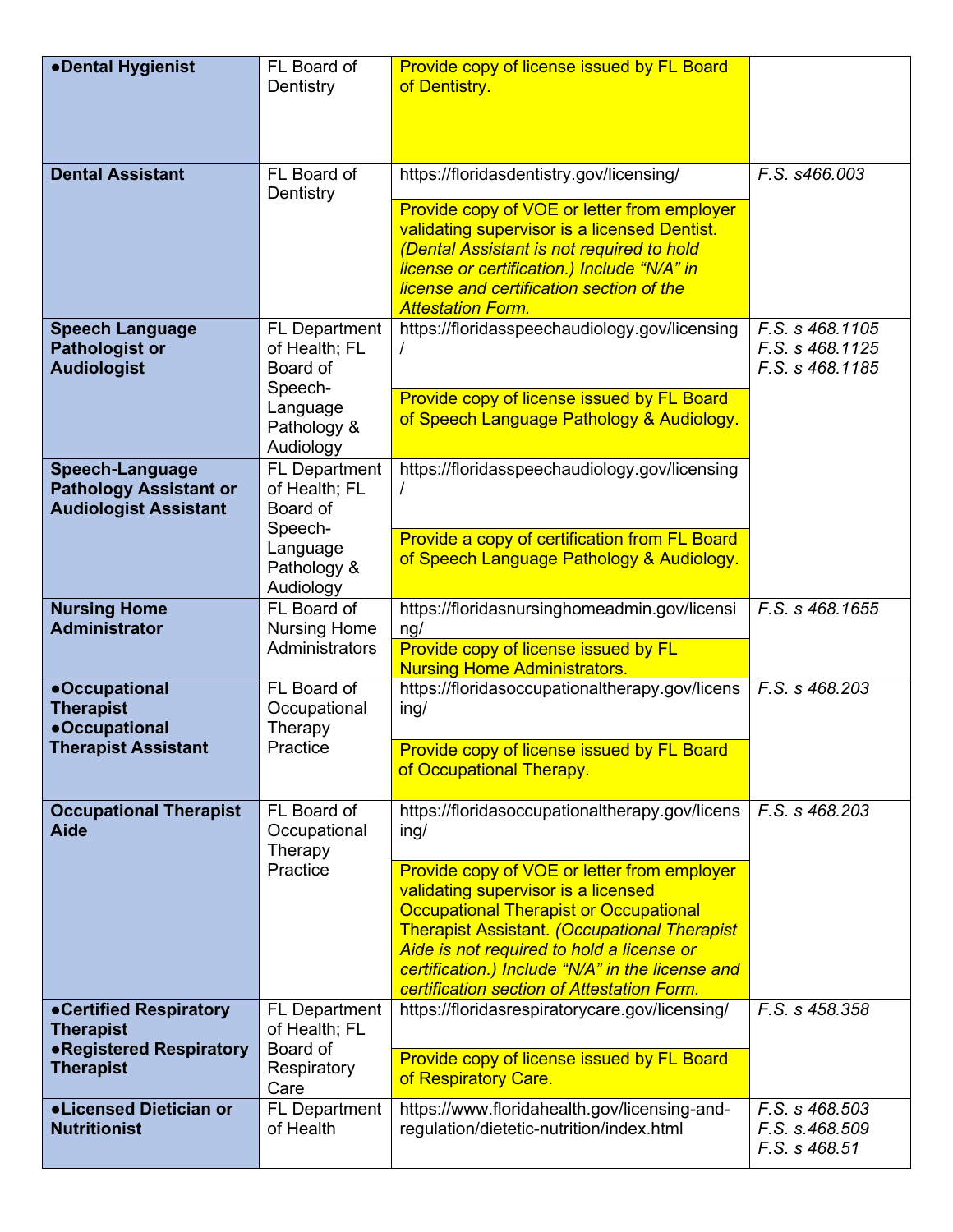| <b>.Licensed Nutrition</b><br><b>Counselor</b>                                                            |                                                                                    | Provide copy of license issued by FL<br>Department of Health.                                                                                                                                                                                                                                  |                                                   |
|-----------------------------------------------------------------------------------------------------------|------------------------------------------------------------------------------------|------------------------------------------------------------------------------------------------------------------------------------------------------------------------------------------------------------------------------------------------------------------------------------------------|---------------------------------------------------|
| <b>Registered Dietician or</b><br><b>Nutritionist</b>                                                     | <b>FL Department</b><br>of Health; FL<br>Commission<br>on Dietetic<br>Registration | https://www.floridahealth.gov/licensing-and-<br>regulation/dietetic-nutrition/index.html<br>Provide copy of registration issued by FL                                                                                                                                                          | F.S. s 468.503<br>F.S. s.468.509<br>F.S. s 468.51 |
|                                                                                                           |                                                                                    | <b>Commission on Dietetic Registration.</b>                                                                                                                                                                                                                                                    |                                                   |
| <b>Dietetic Technician</b>                                                                                | FL Department<br>of Health                                                         | https://www.floridahealth.gov/licensing-and-<br>regulation/dietetic-nutrition/index.html                                                                                                                                                                                                       |                                                   |
|                                                                                                           |                                                                                    | Provide copy of VOE or letter from employer<br>validating supervisor is a Licensed<br><b>Practitioner, Licensed Dietician or Nutritionist</b><br>or Licensed Nutrition Counselor. (Dietetic<br>Technician is not required to hold a license<br>or certification.) Include "N/A" in the license |                                                   |
| <b>Athletic Trainer</b>                                                                                   | FL Department                                                                      | and certification section of Attestation Form.<br>https://floridasathletictraining.gov/licensing/                                                                                                                                                                                              | F.S. s 468.701                                    |
|                                                                                                           | of Health<br>FL Board of<br><b>Athletic</b><br>Training                            | Provide copy of license issued by FL Board<br>of Athletic Training.                                                                                                                                                                                                                            | F.S. s.468.707                                    |
| •Prosthetist<br>•Orthotist<br>• Prosthetist Orthotist<br>•Pedorthist                                      | FL Board of<br>Orthotists &<br><b>Prosthetists</b>                                 | https://floridasorthotistsprosthetists.gov/licen<br>sing/                                                                                                                                                                                                                                      | F.S. s 468.80                                     |
| •Prosthetist<br>•Orthotic Fitter<br>•Orthotic Fitter<br><b>Assistant</b>                                  |                                                                                    | Provide copy of license issued by FL Board<br>of Orthotists & Prosthetists.                                                                                                                                                                                                                    |                                                   |
| <b>Electrologist</b>                                                                                      | FL Department  <br>of Health                                                       | https://www.floridahealth.gov/licensing-and-<br>regulation/electrolysis/index.html<br>Provide copy of license issued by FL<br>Department of Health.                                                                                                                                            | F.S. s 478.42<br>F.S. s 478.45                    |
| <b>Massage Therapist</b>                                                                                  | FL Board of<br>Massage<br>Therapy                                                  | https://floridasmassagetherapy.gov/licensing<br>Provide copy of license issued by FL Board<br>of Massage Therapy.                                                                                                                                                                              | F.S. s 480.033                                    |
| <b>Clinical Laboratory</b><br><b>Personnel to include:</b><br>• Laboratory Director<br><b>•Supervisor</b> | FL Board of<br>Clinical<br>Laboratory<br>Personnel                                 | https://floridasclinicallabs.gov/licensing/                                                                                                                                                                                                                                                    | F.S. s 483.803<br>F.S. s 483.809                  |
| •Technologist<br><b>.Blood-Gas Analyst</b><br><b>.Laboratory Testing</b><br><b>Technician</b>             |                                                                                    | Provide copy of license issued by FL Board<br>of Clinical Laboratory Personnel.                                                                                                                                                                                                                |                                                   |
| <b>Phlebotomist</b><br>(employed as a full-time                                                           | FL Board of<br>Clinical                                                            | https://floridasclinicallabs.gov/licensing/                                                                                                                                                                                                                                                    | F.S. s 483.803<br>(N/A)                           |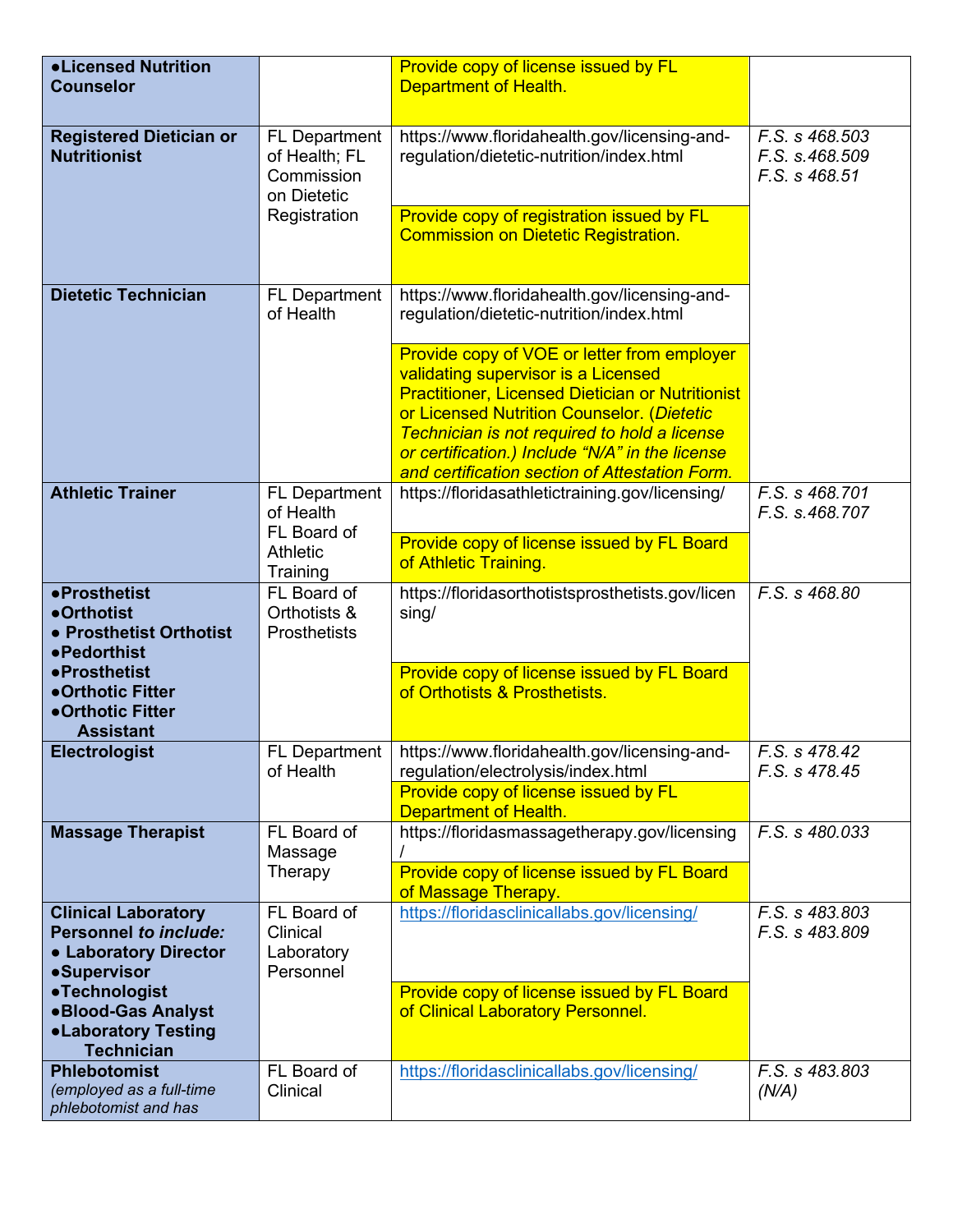| successfully completed an<br>accredited phlebotomy<br>course)<br><b>Licensed Medical</b><br><b>Physicist</b><br>(Radiologic) which<br>works with diagnostic<br>application and safe use<br>of x-rays, ultrasonic<br>radiation or magnetic  | Laboratory<br>Personnel<br><b>FL Department</b><br>of Health | <b>Provide confirmation of CURRENT</b><br>employment as a Phlebotomist and proof of<br><b>COMPLETED ACCREDITED</b><br><b>PHLEBOTOMY COURSE. (Phlebotomist is</b><br>not required to hold a license or<br>certification.) Include "N/A" in the license and<br>certification section of Attestation Form<br>https://www.floridahealth.gov/licensing-and-<br>regulation/medical-<br>physicist/licensing/index.html<br>Provide copy of license issued by FL<br>Department of Health. | F.S. s 483.901                                     |
|--------------------------------------------------------------------------------------------------------------------------------------------------------------------------------------------------------------------------------------------|--------------------------------------------------------------|----------------------------------------------------------------------------------------------------------------------------------------------------------------------------------------------------------------------------------------------------------------------------------------------------------------------------------------------------------------------------------------------------------------------------------------------------------------------------------|----------------------------------------------------|
| fields<br>• Certified Basic X-Ray<br><b>Machine Operator</b><br>•Certified Radiologic<br><b>Technologist</b><br>•Certified Radiology<br><b>Assistant</b><br>•Certified General<br>Radiographer<br>• Specialty Technologist<br>(Radiologic) | <b>FL Department</b><br>of Health                            | https://www.floridahealth.gov/licensing-and-<br>regulation/radiologic-<br>technology/licensing/index.html<br>Provide copy of certificate issued by FL<br>Department of Health.                                                                                                                                                                                                                                                                                                   | F.S. s 468.301<br>F.S. s 468.302<br>F.S. s 468.304 |
| <b>Genetic Counselor</b>                                                                                                                                                                                                                   | FL Department<br>of Health                                   | https://www.floridahealth.gov/licensing-and-<br>regulation/genetic-counseling/index.html<br>Provide copy of license issued by FL<br>Department of Health.                                                                                                                                                                                                                                                                                                                        | F.S. s 483.913<br>F.S. s 483.914                   |
| <b>Optician</b>                                                                                                                                                                                                                            | FL Board of<br>Opticianry                                    | https://floridasopticianry.gov/licensing/<br>Provide copy of license issued by FL Board<br>of Opticianry.                                                                                                                                                                                                                                                                                                                                                                        | F.S. s 484.002                                     |
| <b>Certified Optometrist</b>                                                                                                                                                                                                               | FL Board of<br>Optometry                                     | https://floridasoptometry.gov/licensing/<br>Provide copy of license issued by FL Board<br>of Optometry.                                                                                                                                                                                                                                                                                                                                                                          | F.S. s 463.002                                     |
| <b>Hearing Aid Specialist</b>                                                                                                                                                                                                              | FL Board of<br><b>Hearing Aid</b><br><b>Specialists</b>      | https://floridashearingaidspecialists.gov/licen<br>sing/<br>Provide copy of license issued by FL Board<br>of Hearing Aid Specialists.                                                                                                                                                                                                                                                                                                                                            | F.S. s 484.041                                     |
| <b>Hearing Aid Specialist</b><br><b>Trainee</b>                                                                                                                                                                                            | FL Board of<br><b>Hearing Aid</b><br><b>Specialists</b>      | https://floridashearingaidspecialists.gov/licen<br>sing/<br>Provide copy of VOE or letter from employer<br>validating supervisor is a Licensed Hearing<br>Aid Specialist. (Hearing Aid Trainee is not<br>required to hold a license or certification.)<br>Include "N/A" in the license and certification<br>section of Attestation Form.                                                                                                                                         |                                                    |
| • Physical Therapist<br>. Physical Therapist<br><b>Assistant</b>                                                                                                                                                                           | FL Board of<br>Physical<br>Therapy                           | https://floridasphysicaltherapy.gov/licensing/<br>Provide copy of license issued by FL Board<br>of Physical Therapy.                                                                                                                                                                                                                                                                                                                                                             | F.S. s 486.021                                     |
| •Psychologist<br>·School Psychologist                                                                                                                                                                                                      | FL Board of<br>Psychology                                    | https://floridaspsychology.gov/licensing/<br>Provide copy of license issued by FL Board<br>of Psychology.                                                                                                                                                                                                                                                                                                                                                                        | F.S. s 490.003                                     |